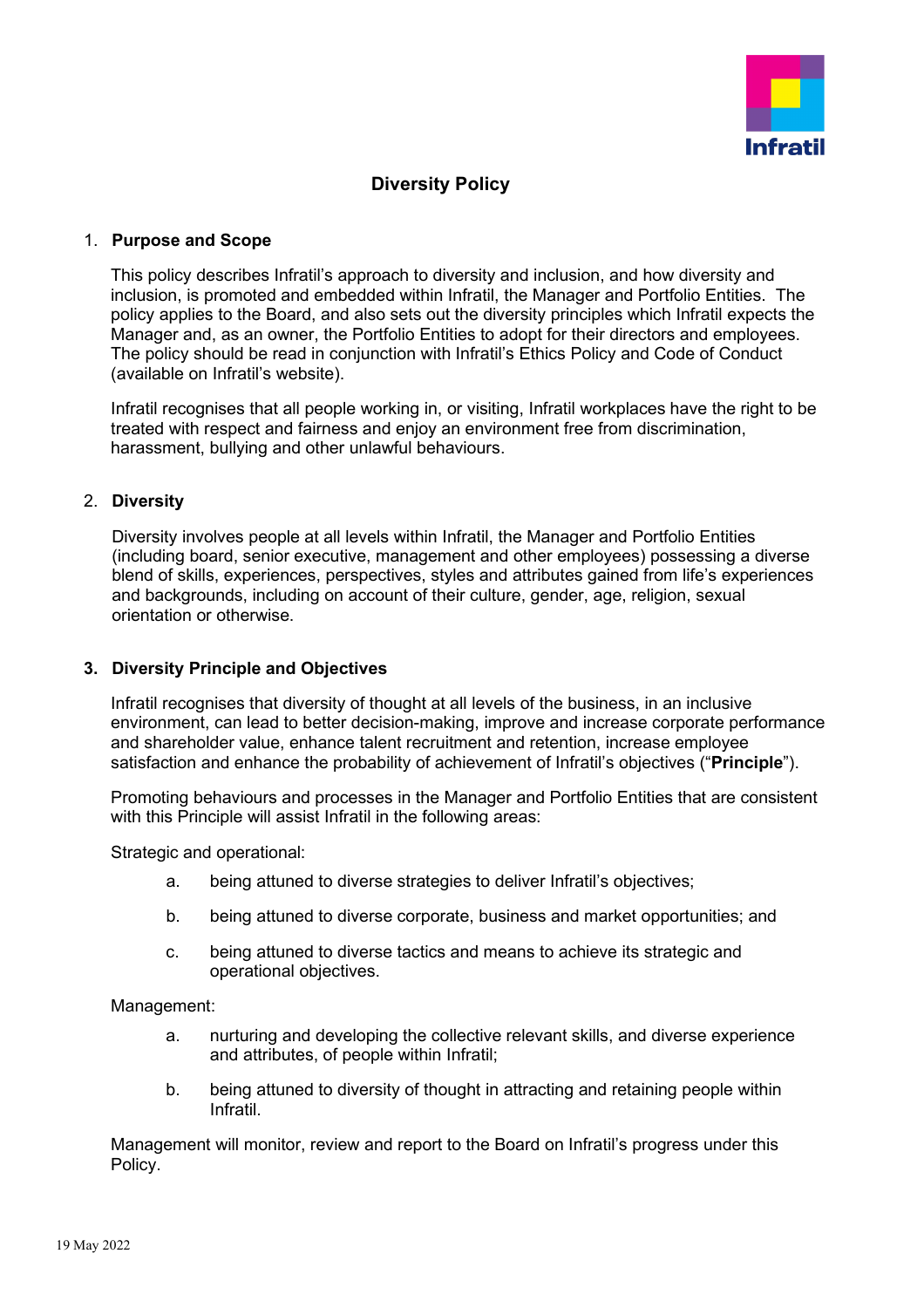

## **4. Responsibility for Policy**

Although the Board retains ultimate accountability for this Policy, the Board has delegated responsibility for Policy implementation to the CEO. In turn the CEO has delegated to the Company Secretary responsibility for the administration of this Policy (including its reporting to the Board).

## **5. Accountability and Reporting**

Management will report to the Board periodically (and at least annually) on the diversity and inclusion policies adopted by the Manager and Portfolio Entities and the Infratil Group's progress towards achieving the Principle. Diversity of thought cannot be directly measured, but appropriate diversity metrics can give an indication that Infratil, the Manager and Portfolio Entities promote an inclusive work environment.

In particular, Management will, subject to oversight and approval by the Board:

- a. encourage the Manager and Portfolio Entities to have diversity and inclusion policies, behaviours and processes that are consistent with the Principle and that include appropriate measurable objectives in respect of diversity, measure performance against any agreed targets and KPIs, and report, from time to time (but at least annually) on these targets and KPIs;
- b. monitor and report on the diversity and inclusion policies, behaviours and processes adopted by the Manager and Portfolio Entities (including, where applicable, any agreed targets and KPIs in respect of diversity);
- c. monitor the diversity information and consider future objectives concerning the strategies, initiatives and programmes referred to in this Policy;
- d. periodically review the diversity performance of Infratil;
- e. consider actions and future objectives for improving diversity;
- f. disclose this Policy or a summary of it in its annual report and disclose the processes the Board adopts, and the criteria the Board takes into consideration, in its selection of prospective new Board members;
- g. incorporate in the corporate governance statement in Infratil's annual report appropriate reporting on diversity at Infratil;
- h. incorporate in the corporate governance statement in Infratil's annual report a statement as to the mix of skills and diversity that the Board is looking to achieve in the Board's membership.

#### **6. Communication**

Infratil will communicate this Policy within the Group, to its shareholders and to the market, including via its website, in the interests of transparency and accountability, and to better promote achievement of the Principle.

#### **7. Additions to this Policy**

Any strategies, initiatives and programmes referred to in this Policy as may be approved by the Board from time to time, shall be incorporated into this Policy as if set out in full in this Policy.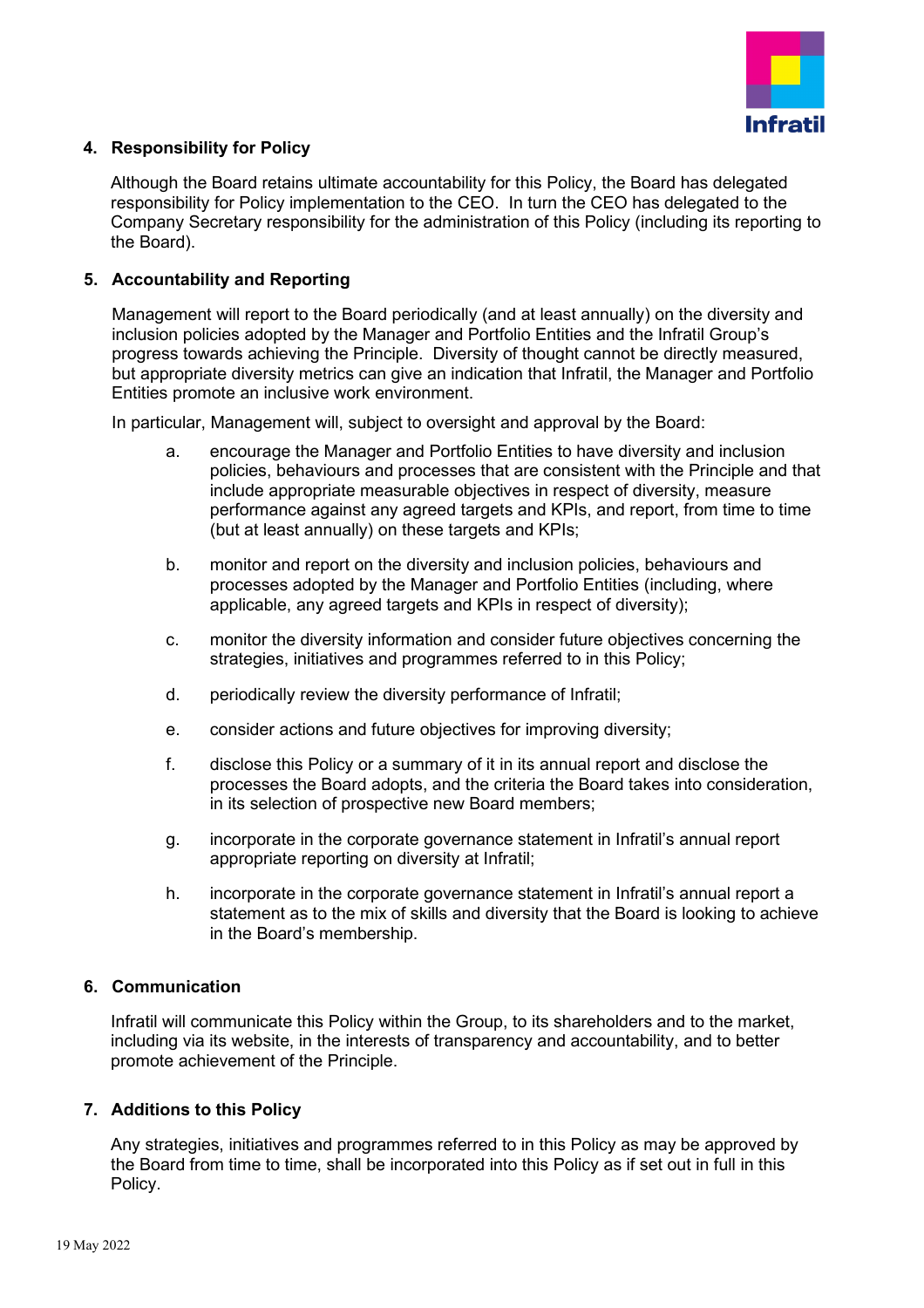

## **8. Application of this Policy**

The Board considers that a merit-based approach is the only appropriate approach for selection and promotion of employees and executives, and for determining the composition of the Board. Nothing in this Policy shall be taken, interpreted or construed so as to endorse:

- a. the principal criteria for selection and promotion of people to work within Infratil being other than their overall relative prospect of adding value to Infratil and enhancing the probability of achievement of Infratil's objectives;
- b. any discriminatory behaviour by or within Infratil contrary to law, or any applicable codes of conduct or behaviour for Infratil and its personnel; or
- c. any existing person within Infratil in any way feeling threatened or prejudiced by this Policy in their career development or otherwise, merely because their diversity attributes at any time may be more, rather than less, common with others.